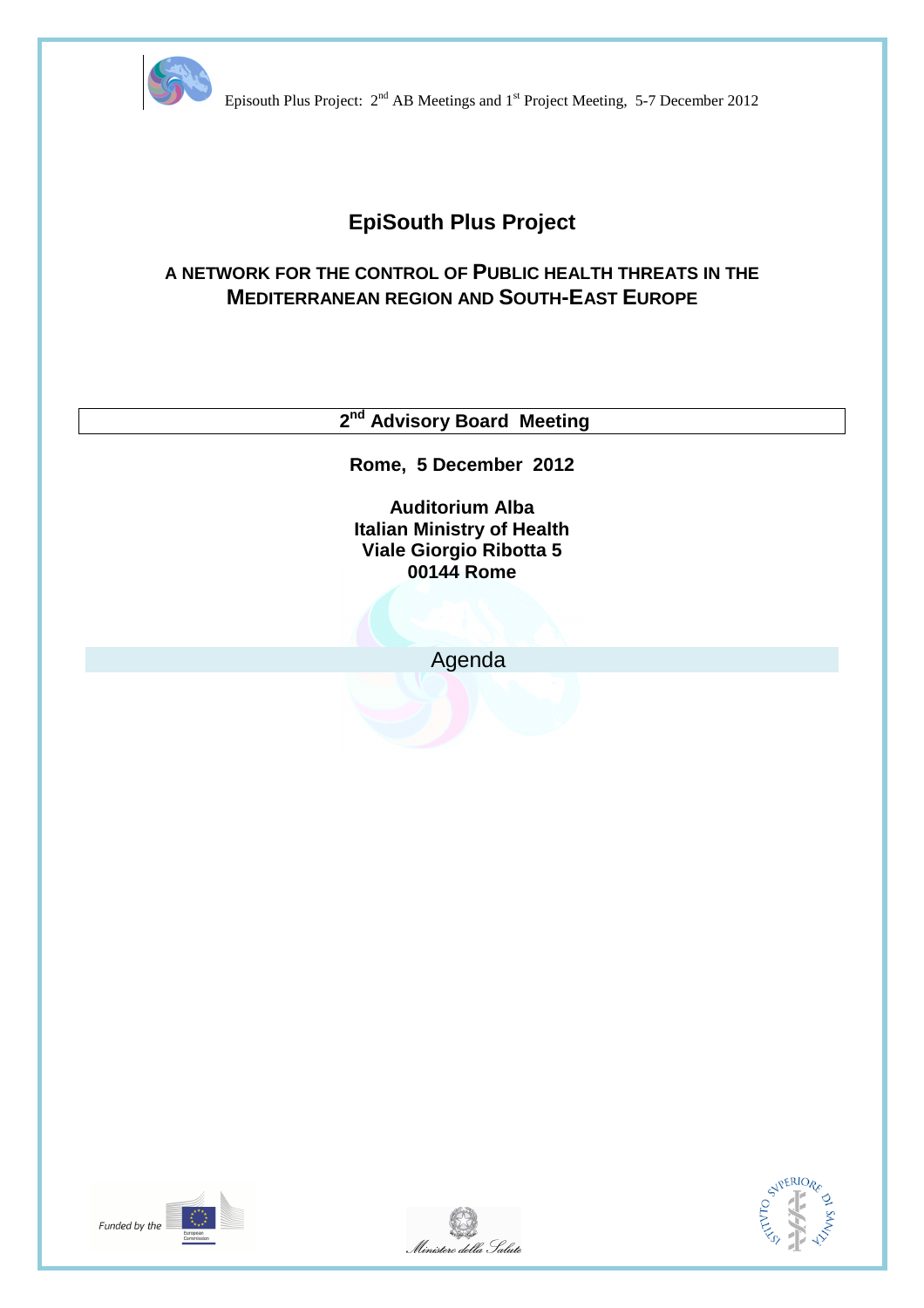

Episouth Plus Project:  $2<sup>nd</sup>$  AB Meetings and 1<sup>st</sup> Project Meeting, 5-7 December 2012

# **the EpiSouth Plus Advisory Board Meeting 5 December – Wednesday**

Morning 9.30 am – 1.00 pm Niglio Room

## **The discussion with the AB members will focus on the issues related to the final expected outcomes of the 1st EpiSouth Project Meeting**

- i) Consensus on the amended strategies and work plan for the  $3<sup>rd</sup>$  year of activities (including the extension period 15 April -31 December 2013)
- ii) Agreed strategy and road map for the management of the EpiSouth Platform in the ECDC/EPIS Environment and verification of consensus among the EpiSouth Partners;
- iii) Agreed strategies on coordination of information on use of tools for diagnosis, transport issues of samples and possible related specific actions.
- iv) Agreed strategies/objectives for the Simulation Exercise and roles for the other WPs;
- v) Agreed objectives and strategies for the protocol of a pilot of WHO PoE Guidance in the EpiSouth Region;
- vi) Agreed aims, outline and target of the WPs Strategic Documents: - WP4: a Recommendation Document for training and capacity building for the Laboratories of the Network ;

 - WP5: Strategic document: a tool for generic preparedness plan development; - WP7: Strategic document on coordination of surveillance and response between Points of Entry and national systems in the Episouth region (including results and recommendations from the pilot study on the PoE Guidance);

vii) Agreement on potential core functions and strategies for Network sustainability after Project's end.